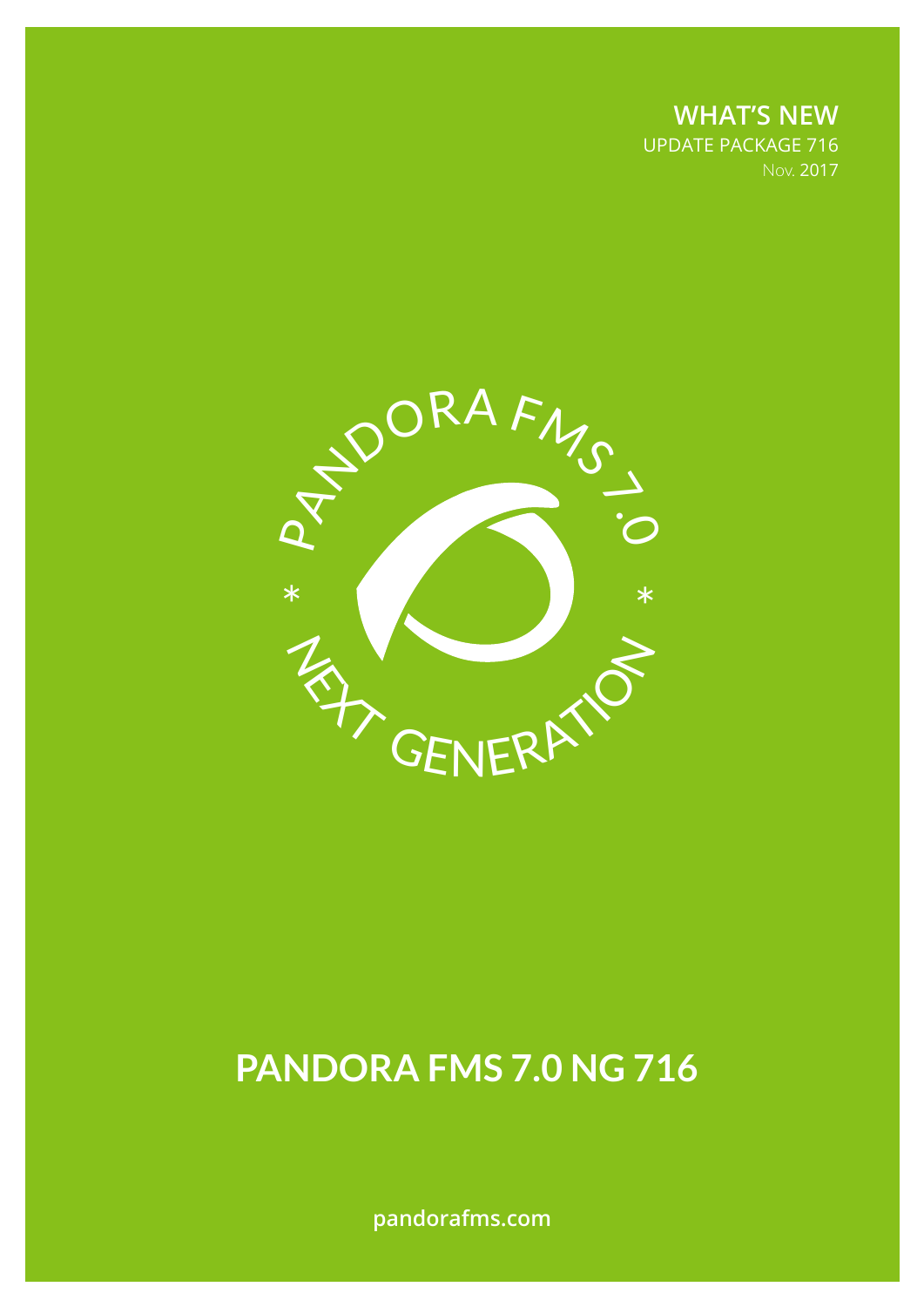

## WHAT'S NEW IN PANDORA FMS 7.0 NG 716

This last Pandora FMS 7.0 NG update package contains several improvements and visual changes and includes the resolution of some problems. Here is a list of the most important changes.

#### **Improvements**

- **\*** It is now possible to **create empty network maps manually** and not automatically calculate relationships.
- **\* New feature that allows multiple visual consoles within the same dashboard** to look like individual dashboards in slide mode.



- **Macros have been added to the visual console tags** so that when the consoles are generated through the CLI, all the necessary tags can be added automatically.
- **\*** Added **advanced functionality in the visual consoles, which allows to have access control to the visualization of contents in the consoles**. In this way, it is possible to present different contents in the same visual console depending on the group/profile to which the user belongs.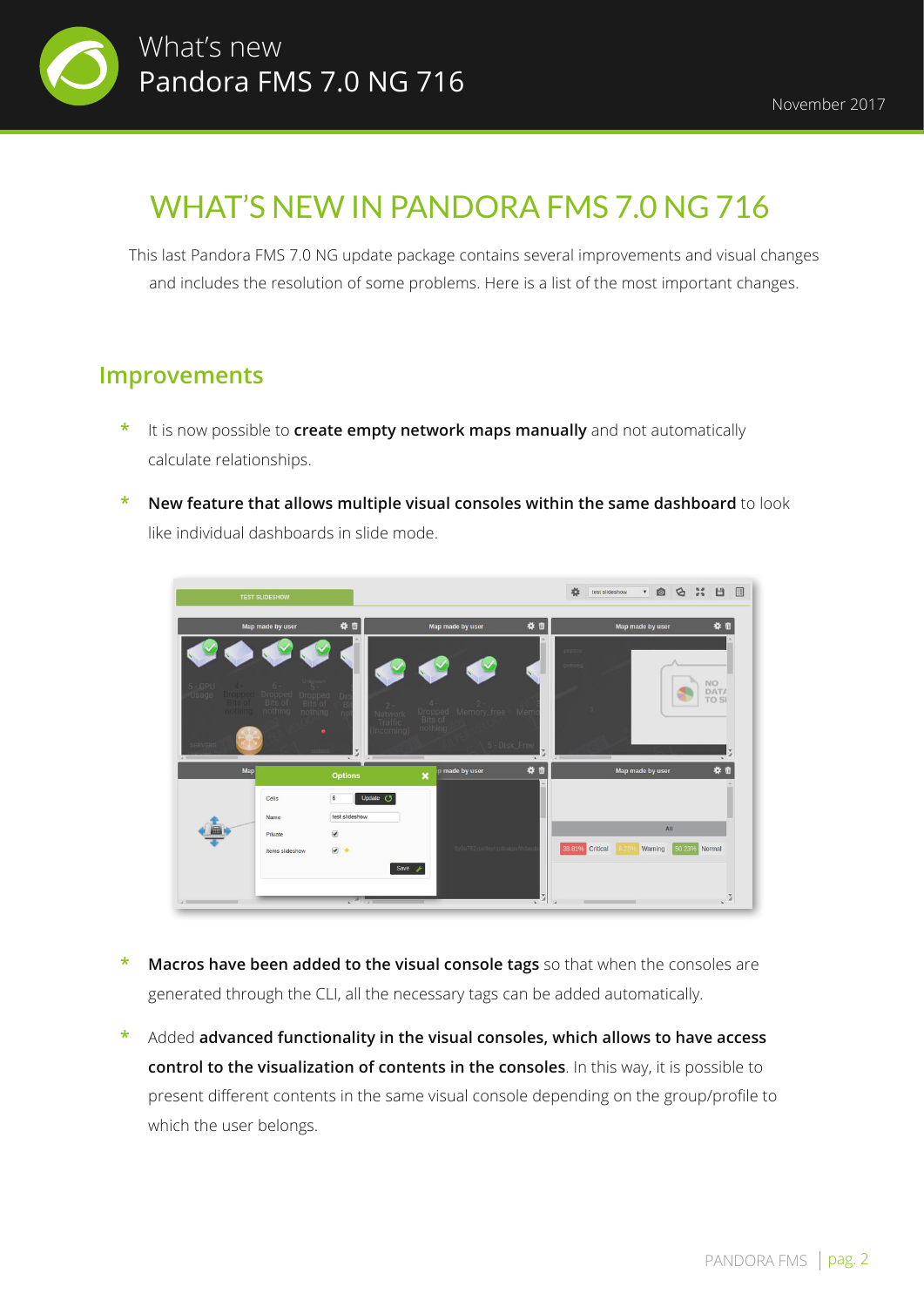

- **\*** The limit of characters allowed in the email addresses for scheduled tasks has been increased.
- **\*** Network map management flow has been improved for better operation.

| $\pmb{\times}$<br>Edit node test map                                                         | €                  |
|----------------------------------------------------------------------------------------------|--------------------|
| $\vee$ Node Details                                                                          | 192.168.50.51      |
| Agent                                                                                        |                    |
| <b>Addresses</b><br>OS type                                                                  |                    |
| Group                                                                                        |                    |
| > Interface Information (SNMP)<br>Wode Options                                               |                    |
| Circle v<br>Shape                                                                            |                    |
| test map<br>Name                                                                             |                    |
| test<br>$\pmb{\mathrm{v}}$<br>Networkmap to link                                             |                    |
| Update fictional node                                                                        |                    |
| $\vee$ Relations                                                                             | 0<br>192.168.50.52 |
| E<br>Node Source<br><b>Interface Target</b><br><b>Node Target</b><br><b>Interface Source</b> |                    |
| There are no relations.                                                                      | B<br>192.168.50.14 |
|                                                                                              |                    |
|                                                                                              |                    |
|                                                                                              |                    |
| Pimdaka PMS<br>$\circ$<br>agent_114<br>۵<br>agent_106<br>$\bullet$                           | test map           |

- **\*** ISO kernel optimization.
- **\* New feature to specify thresholds** when displaying the status of a parent visual console associated with a static image.
- **\* Added to the CLI all new fields of visual consoles** for the creation and editing of visual consoles.
- **\* New feature that allows to select (via token) whether or not to save the password**  to the database when using LDAP authentication.
- **\*** A **new tags view has been added** so that users with tag permission restrictions have a reliable view where the information is reflected correctly.
- **\*** Improved text search in visual consoles.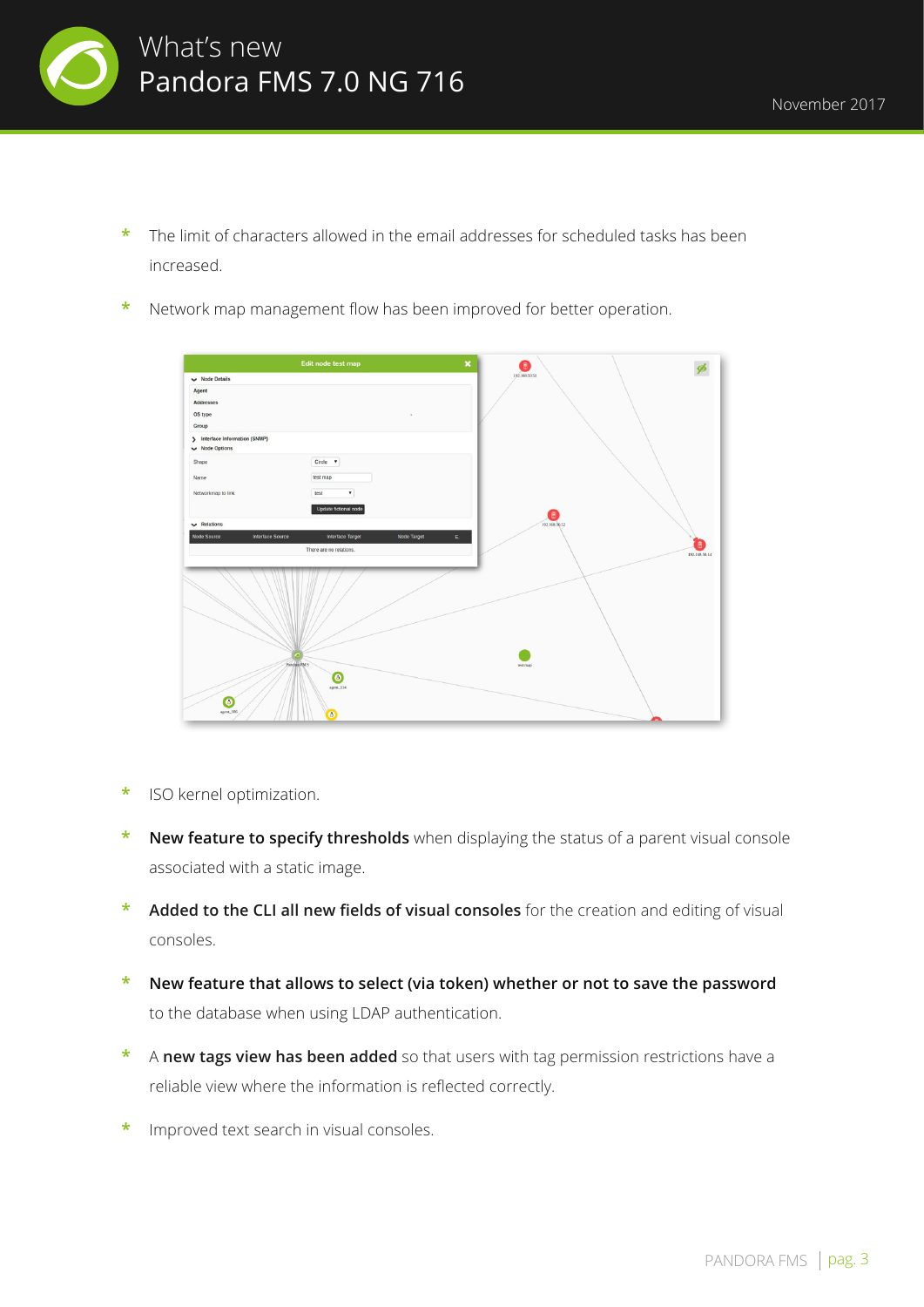

#### **Visual Improvements**

- **\*** Improved **visual aspect of the SNMP** interface Wizard.
- **\*** Improvements in the visualization of network maps.
- **\*** Added the **ability to choose the level of objects in the Visual Console**, allowing an object to always be one layer above the others and so it can't be hidden by another element that overlaps.

|                         | $\textcolor{blue}{\blacksquare\textcolor{blue}{\bowtie}}\textcolor{blue}{ \boxtimes }\textcolor{blue}{\mathsf{O}} \textcolor{blue}{\blacksquare}\textcolor{blue}{ \boxtimes }\textcolor{blue}{\blacksquare}\textcolor{blue}{ \mathcal{O} }\textcolor{blue}{\blacksquare}\textcolor{blue}{ \mathcal{O} }\textcolor{blue}{\blacksquare}\textcolor{blue}{ \mathcal{O} }\textcolor{blue}{\blacksquare}\textcolor{blue}{ \mathcal{O} }\textcolor{blue}{\blacksquare}\textcolor{blue}{ \mathcal{O} }\textcolor{blue}{\blacksquare}\textcolor{blue}{ \mathcal{O} }\textcolor{blue}{\blacksquare}\textcolor{blue}{ \mathcal{O} }\textcolor{$ | $\Box  \,\widehat{\mathbb{U}}\,  \,\mathscr{F}  \,\mathop{\mathrm{+}}$ |
|-------------------------|--------------------------------------------------------------------------------------------------------------------------------------------------------------------------------------------------------------------------------------------------------------------------------------------------------------------------------------------------------------------------------------------------------------------------------------------------------------------------------------------------------------------------------------------------------------------------------------------------------------------------------------|------------------------------------------------------------------------|
| Label                   | <b>Static Graph</b>                                                                                                                                                                                                                                                                                                                                                                                                                                                                                                                                                                                                                  |                                                                        |
|                         | $\mathbf v$                                                                                                                                                                                                                                                                                                                                                                                                                                                                                                                                                                                                                          |                                                                        |
| Label position          |                                                                                                                                                                                                                                                                                                                                                                                                                                                                                                                                                                                                                                      |                                                                        |
| $\uparrow$              |                                                                                                                                                                                                                                                                                                                                                                                                                                                                                                                                                                                                                                      |                                                                        |
| $\rightarrow$<br>Object |                                                                                                                                                                                                                                                                                                                                                                                                                                                                                                                                                                                                                                      | 200                                                                    |
| $\downarrow$            |                                                                                                                                                                                                                                                                                                                                                                                                                                                                                                                                                                                                                                      | or more to<br><b>VA MODE OF</b><br><b>NWO</b>                          |
|                         |                                                                                                                                                                                                                                                                                                                                                                                                                                                                                                                                                                                                                                      |                                                                        |
|                         | Scroll the mouse wheel over the label editor to change the background color                                                                                                                                                                                                                                                                                                                                                                                                                                                                                                                                                          |                                                                        |
| Image                   | $\pmb{\mathrm{v}}$<br>ball                                                                                                                                                                                                                                                                                                                                                                                                                                                                                                                                                                                                           |                                                                        |
|                         |                                                                                                                                                                                                                                                                                                                                                                                                                                                                                                                                                                                                                                      |                                                                        |
| Enable link             | $\overline{\mathcal{L}}$                                                                                                                                                                                                                                                                                                                                                                                                                                                                                                                                                                                                             |                                                                        |
|                         |                                                                                                                                                                                                                                                                                                                                                                                                                                                                                                                                                                                                                                      |                                                                        |
|                         | ⇔⇔                                                                                                                                                                                                                                                                                                                                                                                                                                                                                                                                                                                                                                   |                                                                        |
|                         |                                                                                                                                                                                                                                                                                                                                                                                                                                                                                                                                                                                                                                      |                                                                        |
| Agent                   | $\bullet$<br>localhost.localdomain                                                                                                                                                                                                                                                                                                                                                                                                                                                                                                                                                                                                   |                                                                        |
| Module                  | ۰<br>DiskUsed_/                                                                                                                                                                                                                                                                                                                                                                                                                                                                                                                                                                                                                      |                                                                        |
| Always show on top      | $\overline{\mathcal{L}}$                                                                                                                                                                                                                                                                                                                                                                                                                                                                                                                                                                                                             |                                                                        |
|                         |                                                                                                                                                                                                                                                                                                                                                                                                                                                                                                                                                                                                                                      |                                                                        |
|                         | Update (5<br>Cancel                                                                                                                                                                                                                                                                                                                                                                                                                                                                                                                                                                                                                  |                                                                        |
|                         | Advanced options                                                                                                                                                                                                                                                                                                                                                                                                                                                                                                                                                                                                                     |                                                                        |

**\*** The positioning of the elements in the visual consoles of the meta console has been optimized.